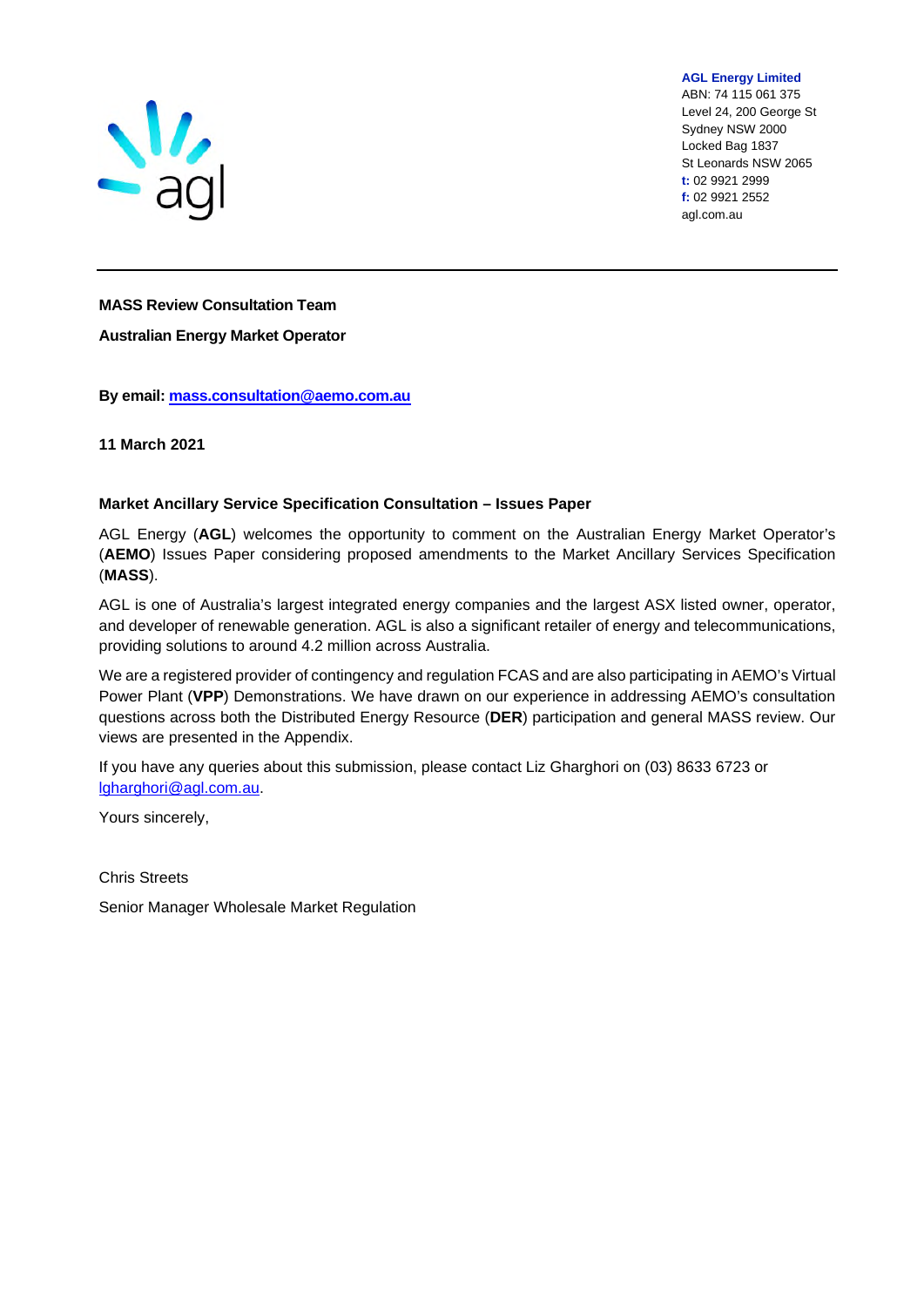

# Appendix

# DER participation

*1. Which option for the ongoing measurement requirements for DER described in Section 2.3 do you want AEMO to implement and why? Should any other options be considered?* 

AGL supports implementing Option 2, which would embed the measurement requirements tested in the VPP Demonstrations into the MASS. VPPs are typically comprised of residential and C&I sites. At present, we do not consider it is appropriate to require all VPP sites to have a high speed FCAS meter installed, akin to those in place at grid scale generators.

It would take significant investment for VPP operators to meet the requirements of Option 1, measuring power flow and local frequency at intervals of 50ms or less at every site. The costs of implementing the necessary hardware and software to achieve measurement per Option 1, would likely outstrip any potential revenues that a VPP operator could earn through FCAS market participation.

*4. What is the difference in implementation costs, such as updating the communication links or installing additional equipment, for capturing data at a resolution of either 50ms or 1 second for every NMI for different VPP facility types? Do you consider the cost difference to be prohibitive for participating in the Contingency FCAS markets? Please provide examples or analysis if possible.* 

We consider the implementation costs for capturing 50ms data at every site are prohibitively high at present, in part due to a lack of hardware vendors who can provide the necessary equipment. Until there are more hardware providers in the market, this will remain the case.

Additionally, the IT systems required to manage and process the significant amount of incoming data add both to the costs and technical complexity. Should DER providers be required to capture 50ms data at each site, we would need to think about where that data is stored and how often it is accessed and assessed, given the burden this would present.

*5. Do you think that either of the options presented will result in more or less competition in the Contingency FCAS markets?* 

As our responses to questions one and four suggest, Option 2 is likely to result in more competition in contingency FCAS markets, as it would enable ongoing VPP participation once the AEMO Demonstrations conclude.

Option 1 could be construed as presenting a barrier to entry, given the very low number of vendors supplying suitable hardware, and the prohibitively high costs of meeting this level of measurement requirement.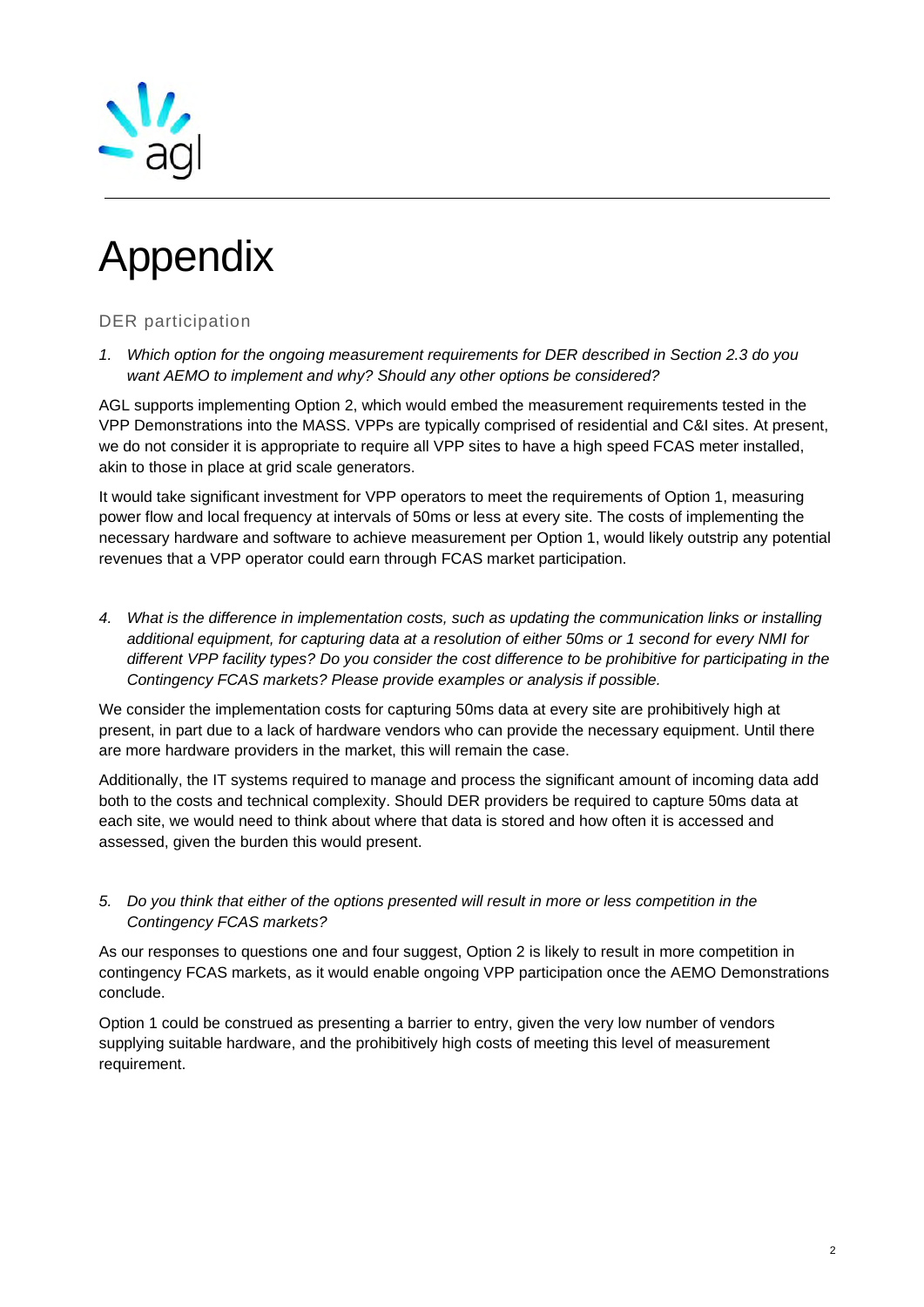

*6. Are there any technical risks that you envisage if the Option 2 measurement requirements are allowed? How material do you consider those risks and how could they be efficiently mitigated?* 

In the absence of high-speed data (measured at 20ms or 50ms), it can be difficult to identify when a technical issue is occurring in a particular site's frequency response provision. We also acknowledge that as more sites join VPPs, this concern grows.

We consider that with the current levels of DER in the market, this issue can be effectively managed in two ways.

Firstly, the MASS could require participants to undertake periodic testing. Participants in the VPP Demonstrations were required to conduct and pass step tests before being allowed to provide contingency FCAS. AEMO could mandate that relevant tests be conducted at biennial intervals or when significant changes are made to a system, such as firmware upgrades.

Secondly, the 1MW threshold AEMO proposes to apply, described on page 13 of the Issues Paper, provides an appropriate safeguard for the growing segment of C&I connections joining VPPs. If concern regarding this threshold increases in future, AEMO can revisit the MASS and potentially revise the threshold down if necessary.

*8. If Option 2 was adopted, should the changes to the measurement requirements of the MASS be limited to small-scale DER (under 1 MW per NMI), or should a different threshold apply, such as 5 MW? For example, what do you see as the risks and benefits of expanding these measurement requirements to other FCAS providers and in what circumstances might that be appropriate?* 

AGL supports limiting the Option 2 measurement requirements to small-scale DER, under 1MW at the connection point. As stated in response to question 6, we consider this MW limit provides an appropriate safeguard against technical risks to the system and can be revisited in future as DER penetration increases. Conversely, applying a higher threshold, such as 5MW, diminishes risk mitigation.

# General MASS issues

*9. Does the proposed reformat of the MASS (see Attachment 1) make for improved readability and understanding? What other improvements in the form and drafting of the MASS could be beneficial? If you consider the reformatted MASS may have materially changed the substantive meaning of the MASS v6.0, please also bring this to our attention.* 

AGL supports the proposed reformat of the MASS, including removal of repetitive service descriptions.

*10. Clarification of FOS references – please provide any feedback on the proposal to clarify that FOS terms relate to Table A.1 of the FOS, and any other terms that have ambiguous values.* 

AGL supports the proposal to specifically reference Table A.1 of the Frequency Operating Standard (**FOS**).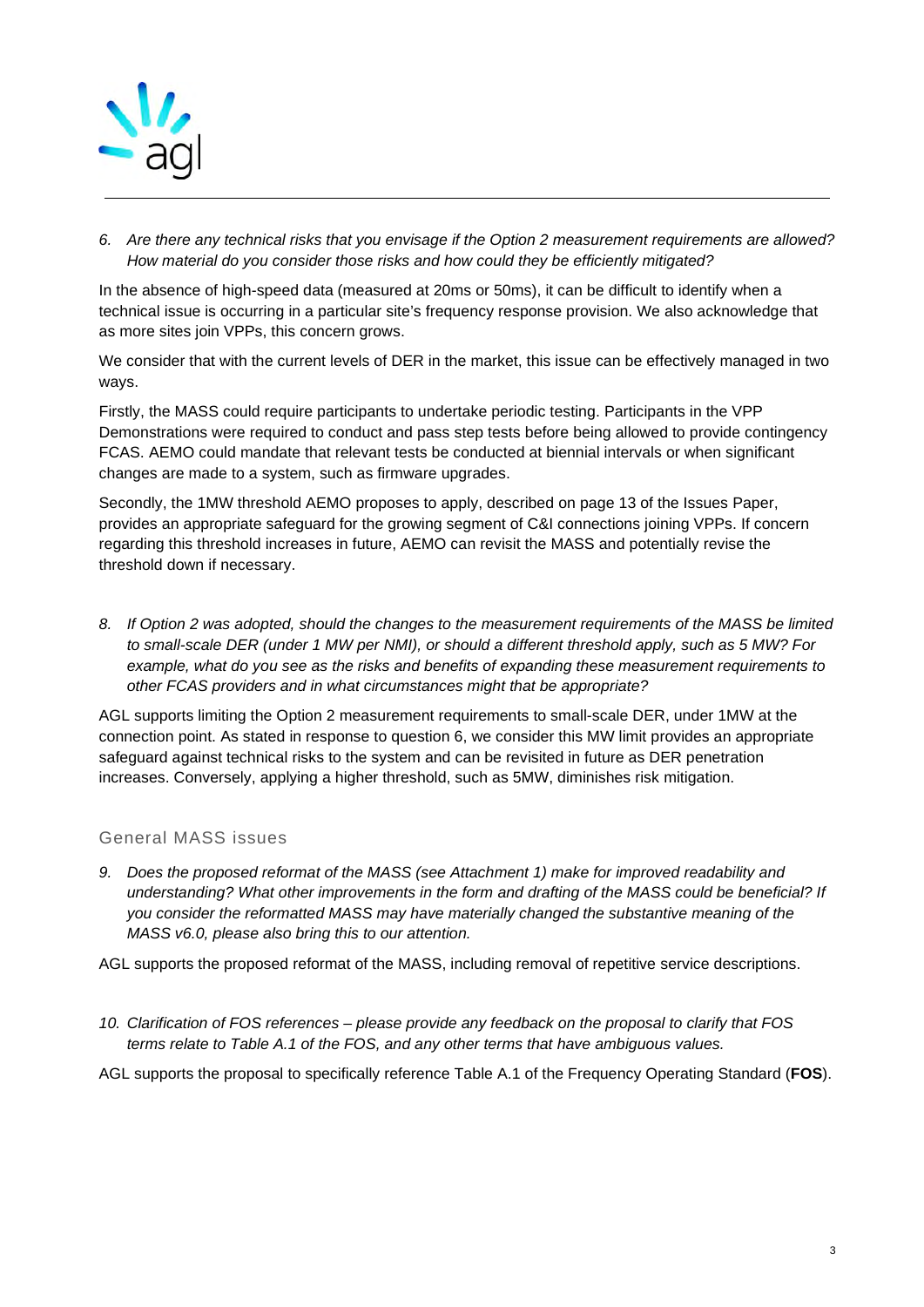

## *11. Frequency responsiveness of FCAS:*

- *a. What would be involved in ensuring that non-frequency responsive facilities:* 
	- *i. Respond only when enabled in the relevant FCAS market(s)?*
	- *ii. Do not deliver significantly more than market enablement (for example, >50%)?*

#### *Do any alternative options exist to manage over-delivery?*

Ensuring that non-frequency responsive facilities do not overdeliver adds complexity for participants, particularly if using blocked controls. Facilities are generally responsive to their bid/offer amount, but to prevent over-delivery, participant systems would need to be aligned with the MW level of enablement. This would require an automated software solution, linking a participant's systems with AEMO's and adjusting the MW amount every five minutes, as necessary.

Requiring non-responsive facilities to have these capabilities could be a positive signal to vendors to develop more variable controllers for the market.

To better manage potential over-delivery, we suggest that AEMO determine a hard limit of what constitutes 'significant over-delivery', so that participants can build systems around this limit.

*b. Please provide feedback on the proposed revised trigger ranges for switching controllers set out in Table 1 and Table 2 of section 3.3.* 

AGL's preference is that switched controllers are not part of frequency control within the NOFB. On this basis, we support the narrower trigger ranges, which remain outside the NOFB.

#### *c. Please provide feedback on the proposal in section 3.3 to require proportional controllers to set deadbands no wider than ±0.1 Hz.*

The Issues Paper provides that "[t]he FOS states that AEMO should restore frequency to be within the NOFB, not its edge." We disagree with AEMO's view that the edges of the NOFB are outside of the NOFB.

Proceeding with this change to the MASS will require settings changes for all FCAS providers, along with reworking FCAS registration amounts for these units so that the registered MW amount does not exceed a unit's response capability. The FCAS trapeziums, that co-optimise energy MW with FCAS MW will also require recalibration.

The costs to generators of a change to +/-0.10Hz will be significant, not dissimilar to the costs incurred by generators in implement mandatory Primary Frequency Response (**PFR**) settings. The difference is that mandatory PFR, including the deadband setting, went through an AEMC rule change process, while AEMO's proposal to rework contingency FCAS settings will not be subject to the same level of scrutiny.

We anticipate market distortion on a number of fronts arising from this change. Firstly, generators would be providing additional MW to the system within the NOFB, which is not the purpose of FCAS markets. A future PFR market, which the AEMC is currently considering, could be eroded as an overlap in frequency deadbands between frequency response services could distort price signals in the separate markets for these services.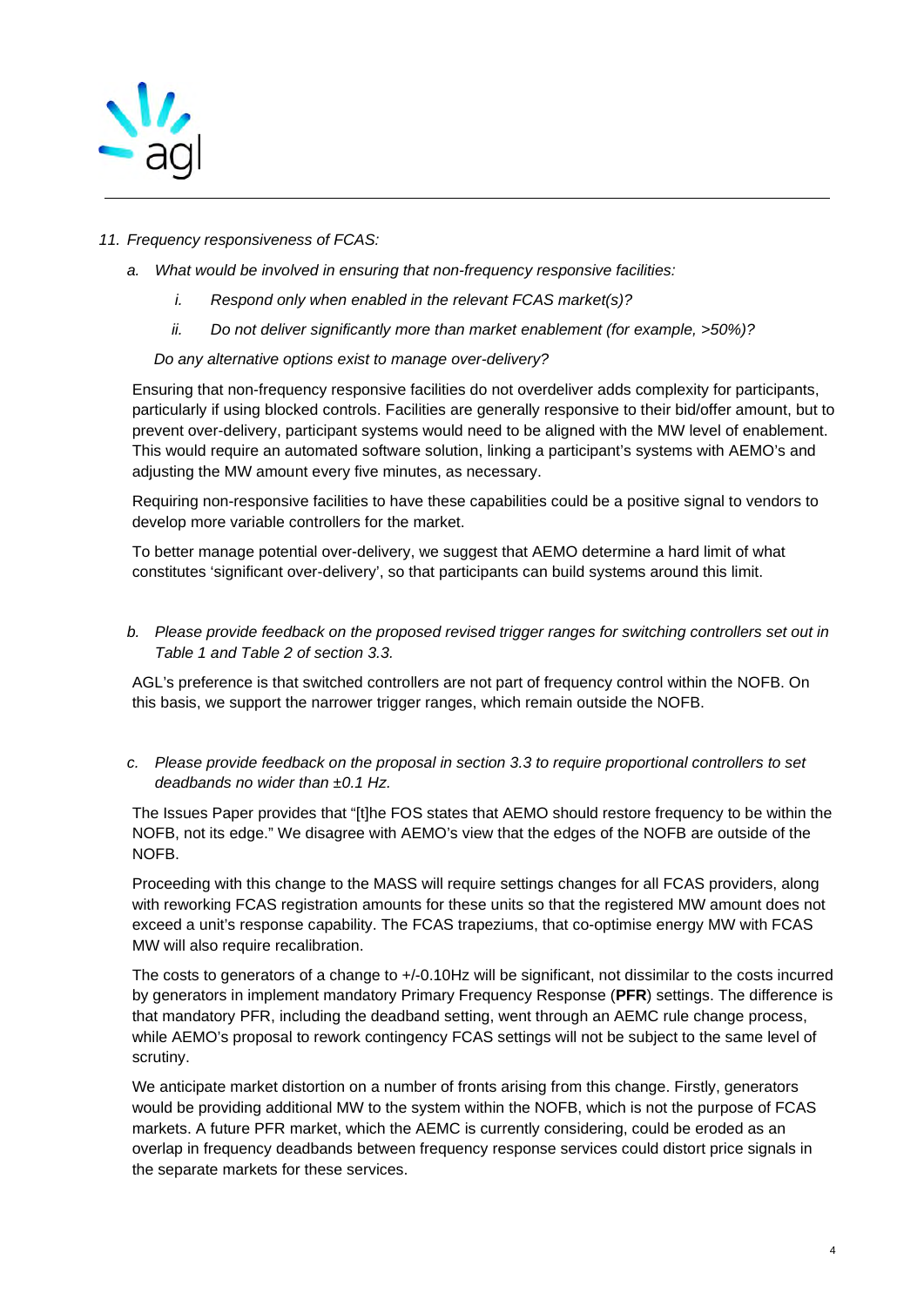

In addition, we would anticipate increased costs to generators for providing contingency FCAS, due to increased cycling at smaller frequency excursions. These costs would ultimately be passed through to customers through higher wholesale prices. Alternatively, to avoid incurring additional costs, proportional controllers would simply disable frequency response when not enabled for FCAS. This would be of detriment to the power system, which currently benefits from this 'free' frequency control.

Finally, in the absence of a decision from the Reliability Panel narrowing the contingency band from the existing +/-0.15Hz, we firmly disagree with the proposal to require proportional controllers to set contingency FCAS deadbands at +/-0.10Hz.

## *13. Regulation FCAS requirements:*

- *a. Are the requirements and proposed settings listed in section 3.5 adequate and achievable? In particular, can PFR (separate to other plant targets) be determined readily and communicated to AEMO?*
- Telemetered data rate The proposal that data from each regulating facility be updated at least every 4 seconds with no more than 8 seconds data latency is not achievable by DER or smaller stations. These smaller regulation FCAS providers are unlikely to have control systems that can operate to these requirements. Upgrading these systems would likely require significant cost.
	- o Maximum and Minimum limit duration (seconds) AEMO proposes that within the telemetered data requirements, battery-based facilities indicate how long a maximum and minimum AGC control limit can be sustained based on the battery state of charge. We would need to review this proposal further, but our initial view is that this requirement would be difficult to meet for DER battery facilities.
- AGC controllable We have no concerns with the proposed requirement that a regulating facility must demonstrate its response to AGC-issued control requests as either setpoint targets or as raise/lower controls.
- Minimum bid size AEMO's proposal for minimum bid sizes of 2MW for batteries and 5-10MW for thermals appears intended to manage the accuracy of plant output measurements, and we understand this concern. We also consider that this could potentially reduce overall regulation FCAS supply, while increasing costs for providers.
- Max control response delay (CRD) We support the proposed requirement for a maximum CRD value of 150 seconds.
- Minimum ramp rate We suggest that a minimum three-minute ramp rate requires much more thought and analysis. This change would require recalculation of regulation FCAS capability NEMwide, which is a significant task for generators. Our initial observation is that a three-minute ramp rate would artificially limit the regulation FCAS capabilities of some generators but may broaden the pool of enabled providers.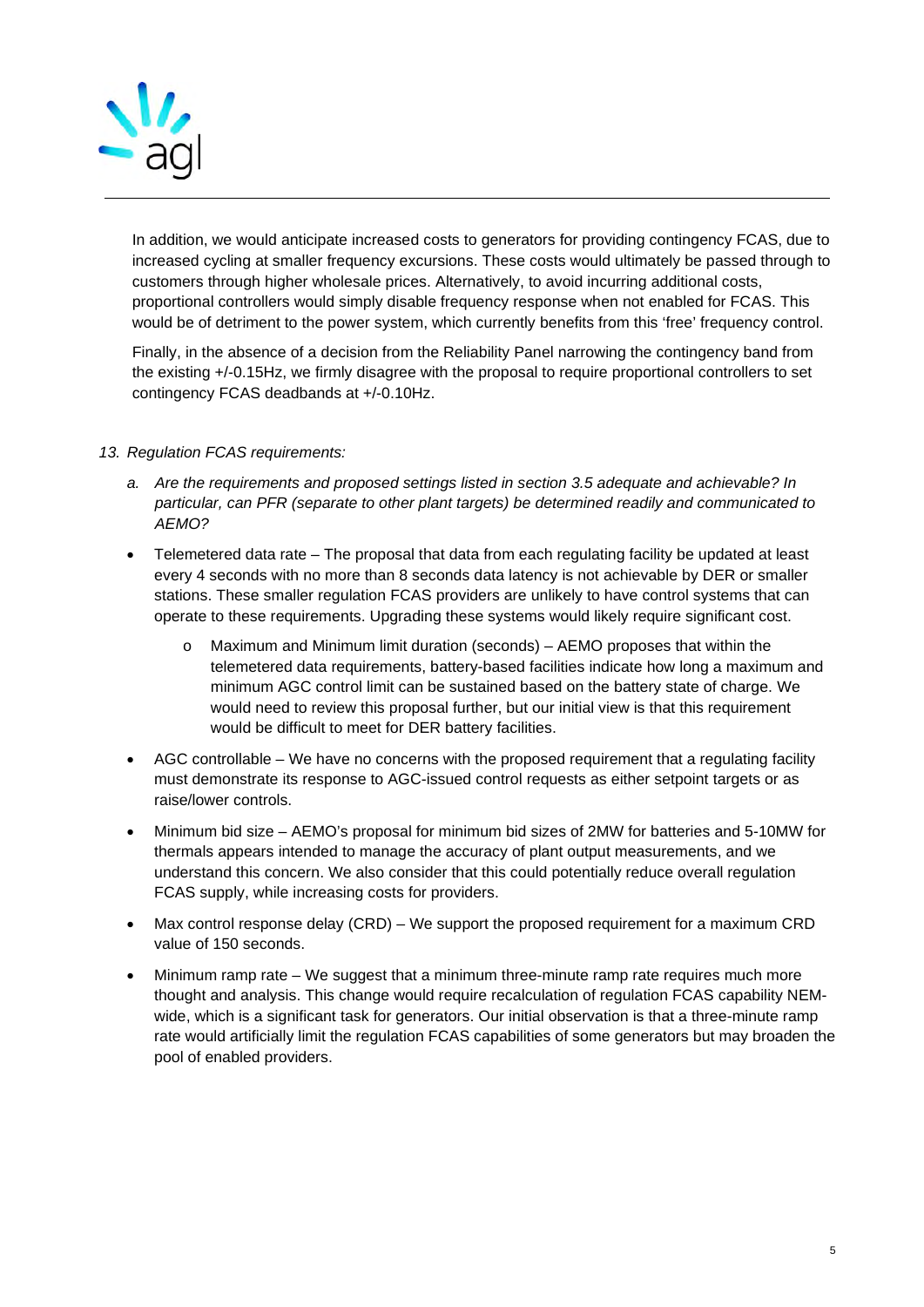

# *b. Would a 1-year phase-in period for existing Regulation FCAS providers be satisfactory?*

One-year would not be sufficient for all existing regulation FCAS providers to meet the revised requirements. Smaller participants may be able to meet this timeframe, but those with larger portfolios, like AGL, would have difficulty rolling out the changes fleetwide within a year.

The bar AEMO is proposing to set for regulation FCAS is high and participants will need to assess whether it is possible for their plant to meet the requirements, and whether the costs of doing so are worth it. Should a generator proceed with implementation, verification and testing will be required before they can be enabled in the market.

Noting further proposed changes around contingency FCAS and the ongoing AEMC reforms around PFR and Fast Frequency Response (**FFR**), we would anticipate a drop-off in regulation FCAS providers with a one-year lead in time.

*c. Do Consulted Persons believe that a 2-year Regulation FCAS testing cycle strike the right balance of stringency and reasonableness?* 

Our view is that regulation FCAS is being 'tested' every four seconds because issues will become apparent in real time. Accordingly, we consider that AEMO should have the ability to challenge instances of poor or unexpected performance at any point, as is presently the case with contingency FCAS.

Based on the current FCAS market structure, our suggestion would be for a four-year testing cycle for technology types that are able to test their response, noting that some cannot. Should the AEMC chose to implement PFR procurement through a 'primary regulating service', which would downgrade regulation FCAS to a secondary service, any testing regime should take account of this changed market structure.

*d. Clarification of requirements for Delayed FCAS – please consider the implications from your perspective of clarifying that Delayed FCAS controls may be of a switched type only (rather than also proportional), and, whether other factors in addition to those outlined in section 3.6 need to be considered.* 

Our view is that delayed FCAS is an area that needs more investigation, and we propose further discussion of this within a technical working group.

Preliminarily, we consider that limiting delayed FCAS providers to switched type only will likely decrease the existing supply pool significantly. We appreciate that it can be difficult to coordinate switched and proportional controllers, which may encourage AEMO to limit delayed FCAS to one type.

However, in our view, switched controllers, in this context, raise power system security concerns. Enabling switched controllers for delayed FCAS can lead to system instability when these providers over- or undershoot and cause unexpected frequency outcomes. Conversely, proportional controllers that are set to maintain a very tight deadband, close to 50Hz, could better provide delayed FCAS without such system stability risks.

Ultimately, we think there needs to be detailed consideration of potential adverse power system security outcomes that could arise from this proposal prior to changing the MASS.